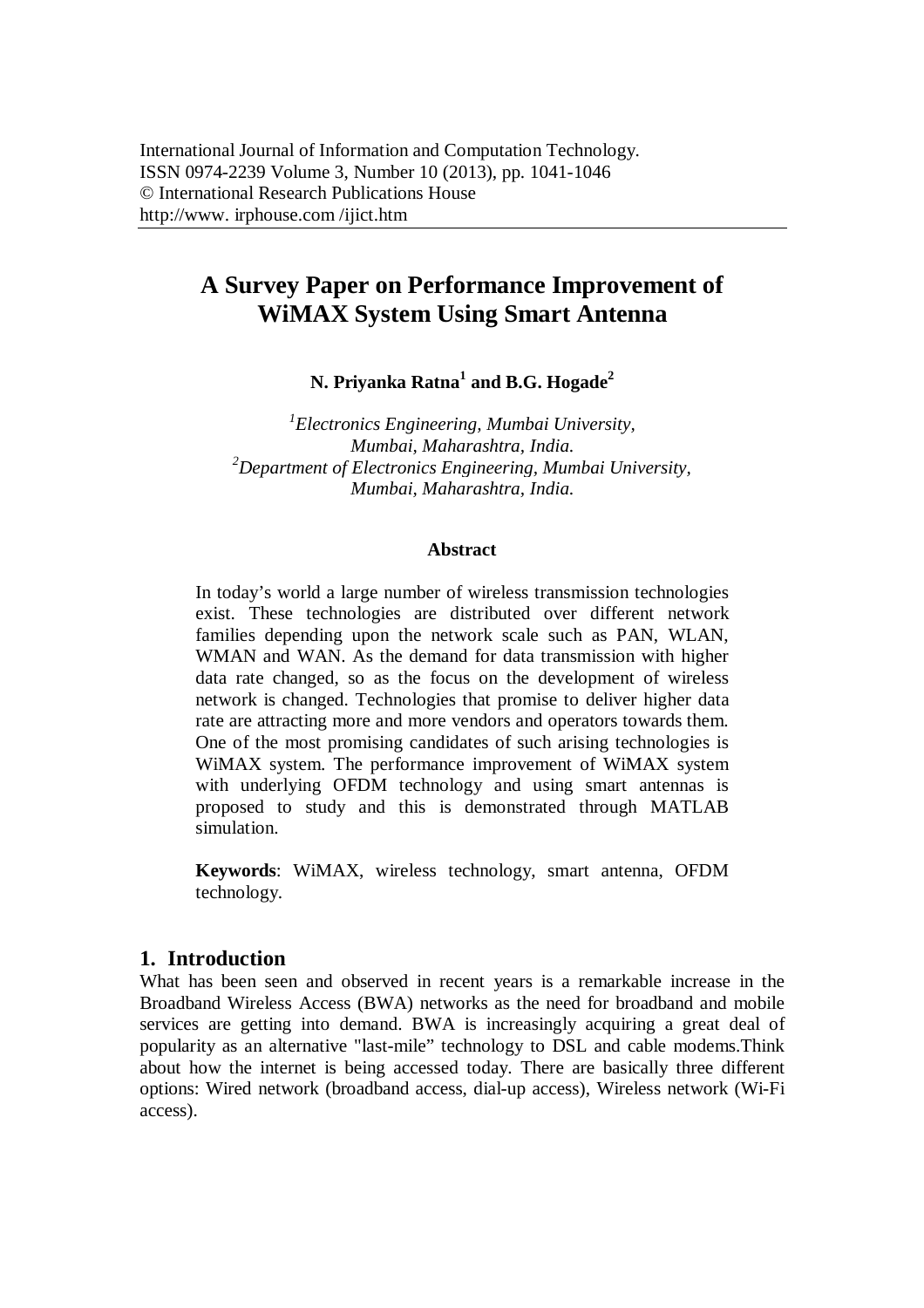The biggest difference between the 3G and 4G is in the existence of compliant technologies. There are a bunch of technologies that fall under 3G, including WCDMA, EV-DO, and HSPA among others. Although a lot of mobile phone companies are quick to dub their technologies as 4G, such as LTE, WiMAX, and UMB, none of these are actually compliant to the specifications set forth by the 4G standard. These technologies are often referred to as Pre-4G or 3.9G. Current 3G speeds are topped out at 14Mbps downlink and 5.8Mbps uplink. To be able to qualify as a 4G technology, speeds of up to 100Mbps must be reached for a moving user and 1Gbps for a stationary user. So far, these speeds are only reachable with wired LANs.

WiMAX system is actually coming into being right now. WiMAX is short for Worldwide Interoperability for Microwave Access, and it also known by its IEEE standard 802.16. WiMAX has the potential to provide broadband Internet access what cell phones have done to land-line phone access. WiMAX will also be as painless as Wi-Fi, turning your computer on will automatically connect you to the closest available WiMAX antenna.There are basically three limiting factors for transmitting high data rate over the wireless medium that mainly include: Multipath fading, Delay spread and Co-channel interference.

## **2. Literature Survey**

#### **2.1. IEEE 802.16 standard:**

The IEEE 802.16 standard, commonly known as WiMAX, is the latest technology that has promised to offer broadband wireless access over long distance. Since 2001 WiMAX has evolved from 802.16 to 802.16d for fixed wireless access, and to the new IEEE 802.16e standard with mobility support.

| Feature                  | <b>Fixed WiMAX</b>                                | Mobile WiMAX         |  |
|--------------------------|---------------------------------------------------|----------------------|--|
| <b>IEEE</b> Standard     | 802.16d                                           | 802.16e              |  |
| Multiplexing             | <b>OFDM</b>                                       | <b>SOFDMA</b>        |  |
| FTT Size                 | 256                                               | 512,1024             |  |
| Duplexing Mode           | TDD, FDD, HFDD                                    | <b>TDD</b>           |  |
| Modulation               | BPSK, QPSK, 16-QAM, 64-                           | QPSK, 16-QAM, 64-QAM |  |
|                          | <b>QAM</b>                                        | (optional)           |  |
| <b>Channel Bandwidth</b> | $\overline{1.75}, 3, 3.5, 7, 5.5, 10 \text{ MHz}$ | 5,7,8.75,10 MHz      |  |
| <b>Frequency Bands</b>   | 2-11 GHz                                          | 3.3-3.4 GHz          |  |
| Hand Offs                | None                                              | Hard as well as Soft |  |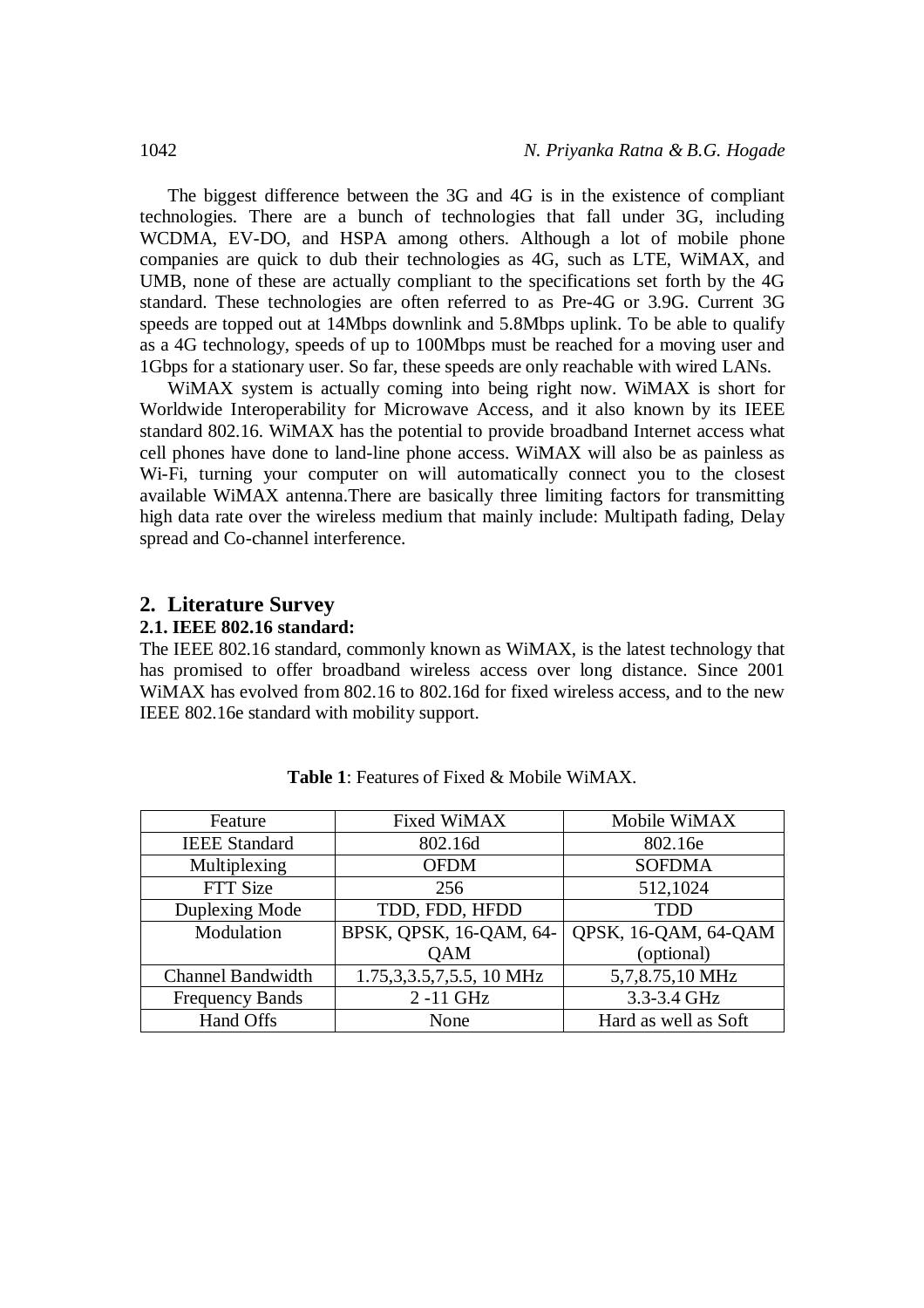## **2.2. Important performance metrics:**

First, we must define what we mean by "performance." Performance includes many factors. Two of the most visible metrics, from a user's point of view, are download speed in megabits per second (Mbps) and upload speed in Mbps. Download speed has traditionally been the metric that most users care about because it affects the user's Web-browsing experience, but the emergence of peer-to-peer networking and the growing need to upload user-generated content such as videos and pictures is creating the need for faster upload speeds.

## **2.3. Factors affecting performance:**

Next, we must draw a distinction between peak performance and average performance. Peak performance is the best possible performance that the technology can achieve under ideal conditions. The peak performance makes for a great headline, but users will never experience this lofty performance level. Rather, average performance is what users will typically experience with a deployed mobile service. Average performance can vary throughout a coverage area and is affected by many factors, such as: Channel bandwidth, backhaul capacity, MIMO, path loss, shadowing, network load, mobility speed.

# **3. Problem Definition**

The main problems with broadband access are that it is pretty expensive and it doesn't reach all areas. The main problem with Wi-Fi access is that hot spots are very small so coverage is sparse.This new technology would provide:

- The high speed of broadband service
- Wireless rather than wired access, so it would be a lot less expensive than cable or DSL and much easier to extend to suburban and rural areas
- Broad coverage like the cell phone network instead of small Wi-Fi hotspots.
- Multipath.
- 802.11a has data rates range from 25 mbps to 54 mbps. Indoor range is 100 feet. Operating frequency is 5 GHz.
- 802.11b has data rate range from 6.5 mbps to 11 mbps. Indoor range is 100 feet. Operating frequency is 2.4 GHz.
- 802.11g has data rate range from 25 mbps to 54 mbps. Indoor range is 100 feet. Operating frequency is 2.4 GHz.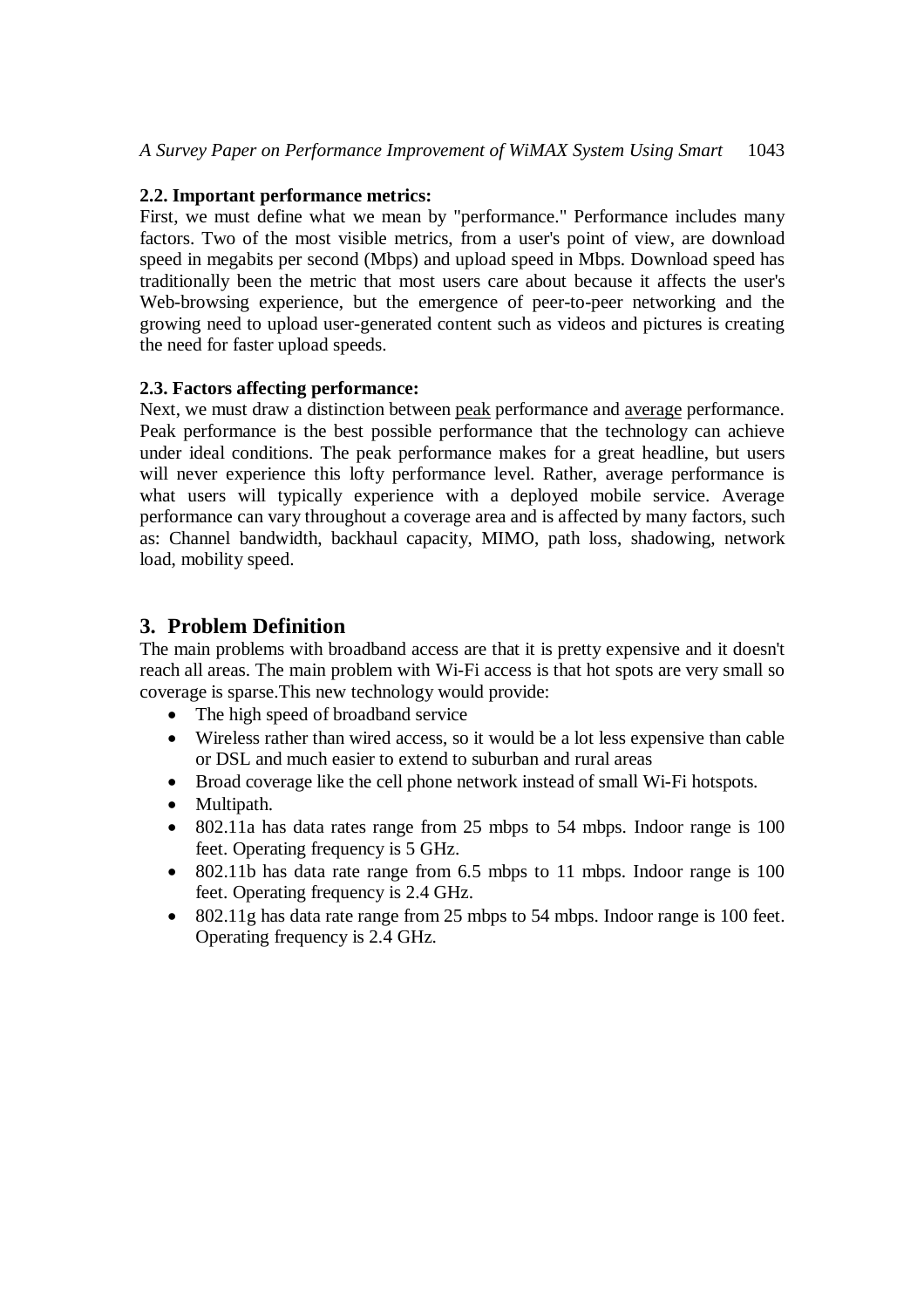| 802.16      |                        | <b>Technical Difference</b><br>802.11/Wi-Fi          |                                                          |  |
|-------------|------------------------|------------------------------------------------------|----------------------------------------------------------|--|
|             | REVd/WiMAX             |                                                      |                                                          |  |
| Range       | Up to 30 miles-        | $Sub=300$ feet(add                                   | 802.16 tolerate greater multi-<br>path, delay spread via |  |
|             | typically cell size of | access points for                                    |                                                          |  |
|             | 4-6 miles              | greater coverage)                                    | implementation of 256 FFT                                |  |
|             |                        |                                                      | vs. 64 FFT for 802.11.                                   |  |
| Coverage    | <b>Outdoor NLOS-</b>   | Optimized for                                        | 802.16 systems have an                                   |  |
|             | performance            | indoor                                               | overall higher system gain,                              |  |
|             | standard support for   | performance, short<br>delivering greater penetration |                                                          |  |
|             | advanced antenna       | through obstacles at longer<br>range                 |                                                          |  |
| techniques  |                        |                                                      | distances.                                               |  |
| Scalability | Designed to support    | Intended for LAN                                     | 802.16 can use all available                             |  |
|             | hundreds of CPE's      | applications, users                                  | frequencies, multiple                                    |  |
|             | with unlimited         | scale from one to                                    | channels, support cellular                               |  |
|             | subscribers behind     | tens with one                                        | development.                                             |  |
|             | each CPE               | subscriber for each                                  | 802.11 is limited to license                             |  |
|             |                        | CPE device.                                          | exempt spectrum.                                         |  |
| Bit rate    | 5 bps/Hz peak up to    | 2.7 bps/Hz peak up                                   | Higher modulations coupled                               |  |
|             | 100 Mbps in 20         | to 54 Mbps in 20                                     | with flexible error correction                           |  |
|             | MHz channel            | MHz channel                                          | results in more efficient use                            |  |
|             |                        |                                                      | of spectrum.                                             |  |
| QoS         | QoS built into         | No QoS support                                       | 802.11 is contention based                               |  |
|             | MAC-voice/video        |                                                      | MAC (CSMA/CA) basically                                  |  |
|             | service levels         |                                                      | wireless Ethernet.                                       |  |
|             |                        |                                                      | 802.16: Dynamic TDMA-                                    |  |
|             |                        |                                                      | based MAC with on-demand                                 |  |
|             |                        |                                                      | bandwidth allocation.                                    |  |

| <b>Table 2:</b> Technical differences between WiMAX and Wi-Fi. |  |  |  |
|----------------------------------------------------------------|--|--|--|
|----------------------------------------------------------------|--|--|--|

# **4. Methodology**

# **4.1. Transmitter Module:**



**Fig. 1**: Transmitter Module.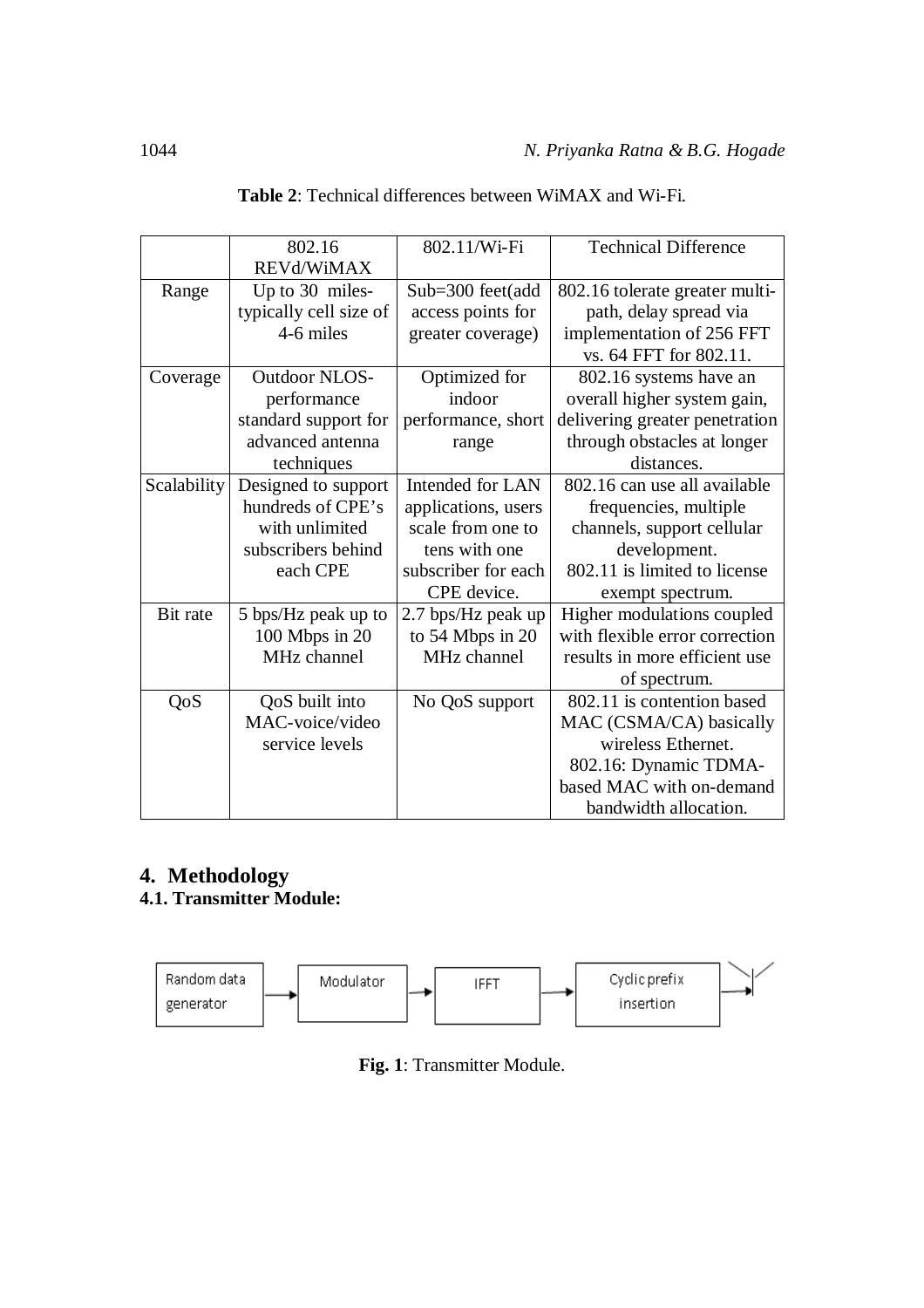## **4.2. Receiver Module:**



**Fig. 2**: Receiver Module.

### **4.3 Implementation Platform**

The project mentioned above will be implemented using MAT LAB , Flowchart for simulation of the system is as follows: